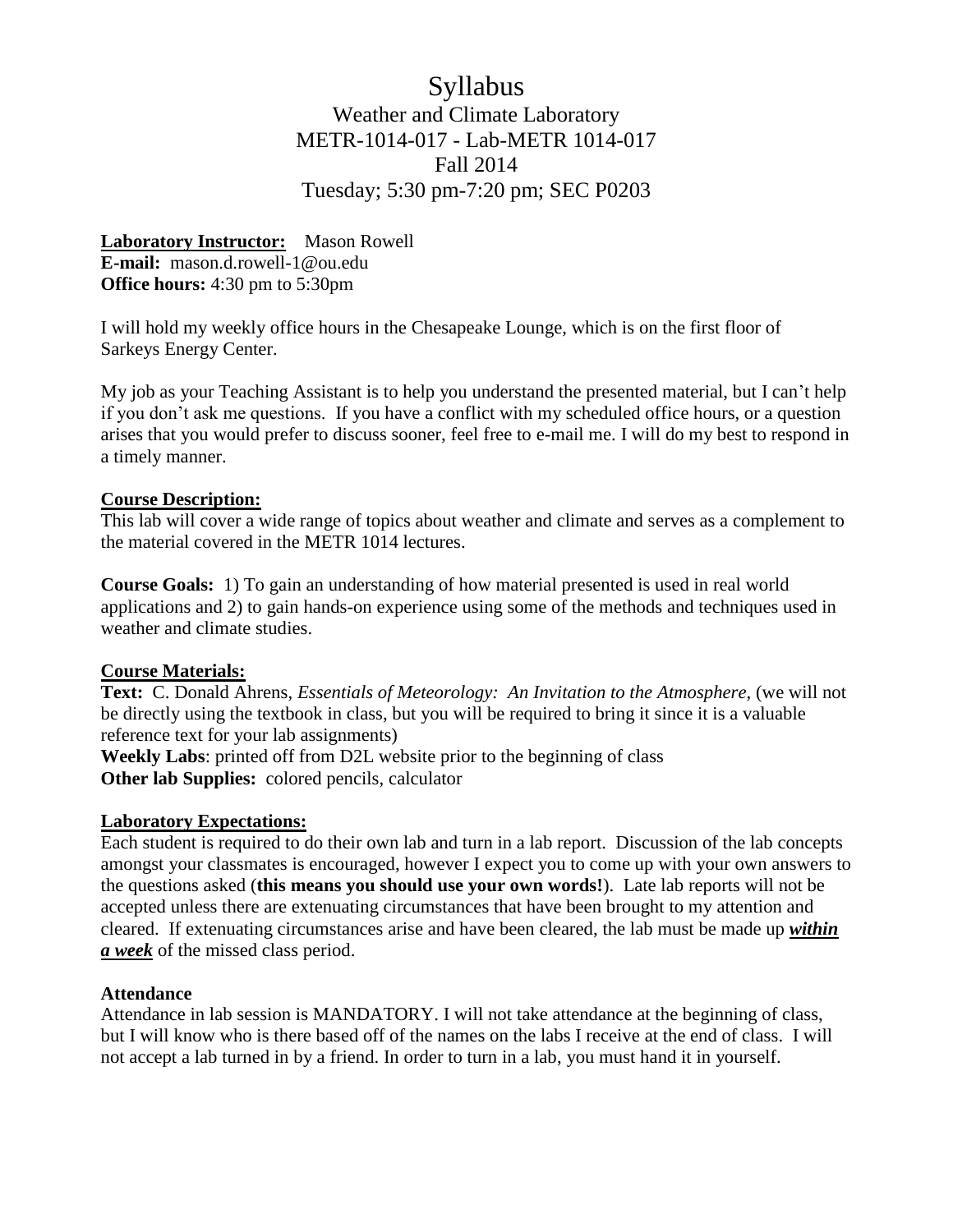If you need to miss a lab due to athletic or religious reasons please inform me as soon as possible, but by *no later than one week prior to the missed class*. It may be possible for you to attend an alternate lab session, but this first must be cleared with the proper teaching assistant. I understand that sometimes you will need to miss a lab due to illness or unavoidable circumstances (e.g., a family emergency) and will not be able to provide the required one week notice. Please let me know as soon as possible before class and other arrangements can be made for you to receive credit for your lab.

Unexcused absences are not tolerated. If you miss a class and fail to notify me before class begins, you will receive a zero for the day and will not be allowed the opportunity to make it up at a later date.

## **Lab Structure**

We will start each lab promptly at the stated starting time. Please make your best effort to arrive on time, not only because walking in late disrupts the class, but also because you could miss important class instructions and announcements.

Be sure to come prepared. This means bringing a pencil, eraser, calculator, and sometimes colored pencils to each class. You must also print out and bring your lab material to every lab. I will not accept a loose-leaf sheet of paper with the answers written on it. If you fail to bring your lab pages to class, I will give you the opportunity to complete the lab for *half credit* during my office hours.

I will give a brief introduction/lecture to each lab before you start on your assignment. This is a good time to ask questions if you have any. Please don't hesitate to ask me to explain something in a different way if the material sounds confusing. Moreover, I always welcome and encourage questions as you complete your labs during the class period.

*Labs are to be completed in class only*. The two hours allotted to class should be sufficient to complete each lab, so please use your time effectively. Labs are due at the end of each lab period.

DO NOT WORK ON THE LAB EXERCISE BEFORE CLASS!! This will be considered a form of cheating, and will result in a score of zero on that particular lab. You can of course, read through the material first, work out the problems, throw away your work, and re-complete the assignment in class (I'd better not see previously completed work laying around or hidden). The lab may go faster that way, but you should still clear up any confusion before assuming your previous answers were right, as the often aren't when completing labs this way.

## **Make-Up Work**

If you have an excused absence and need to make up a lab, you have exactly one week to complete it without penalty. Otherwise, the grade for the lab will be recorded as a zero. You must meet me during my office hours to finish any make-up work; however, in extreme circumstances I will allow you to make an appointment to meet with me in my NWC office. When you come to office hours to complete a lab, please arrive when they begin. You will most likely require the entire hour to finish your work, so the earlier you start, the better chance you'll have of making it through the lab.

## **Grading**

| Lab exercises | 60% |
|---------------|-----|
| Lab quizzes   | 40% |